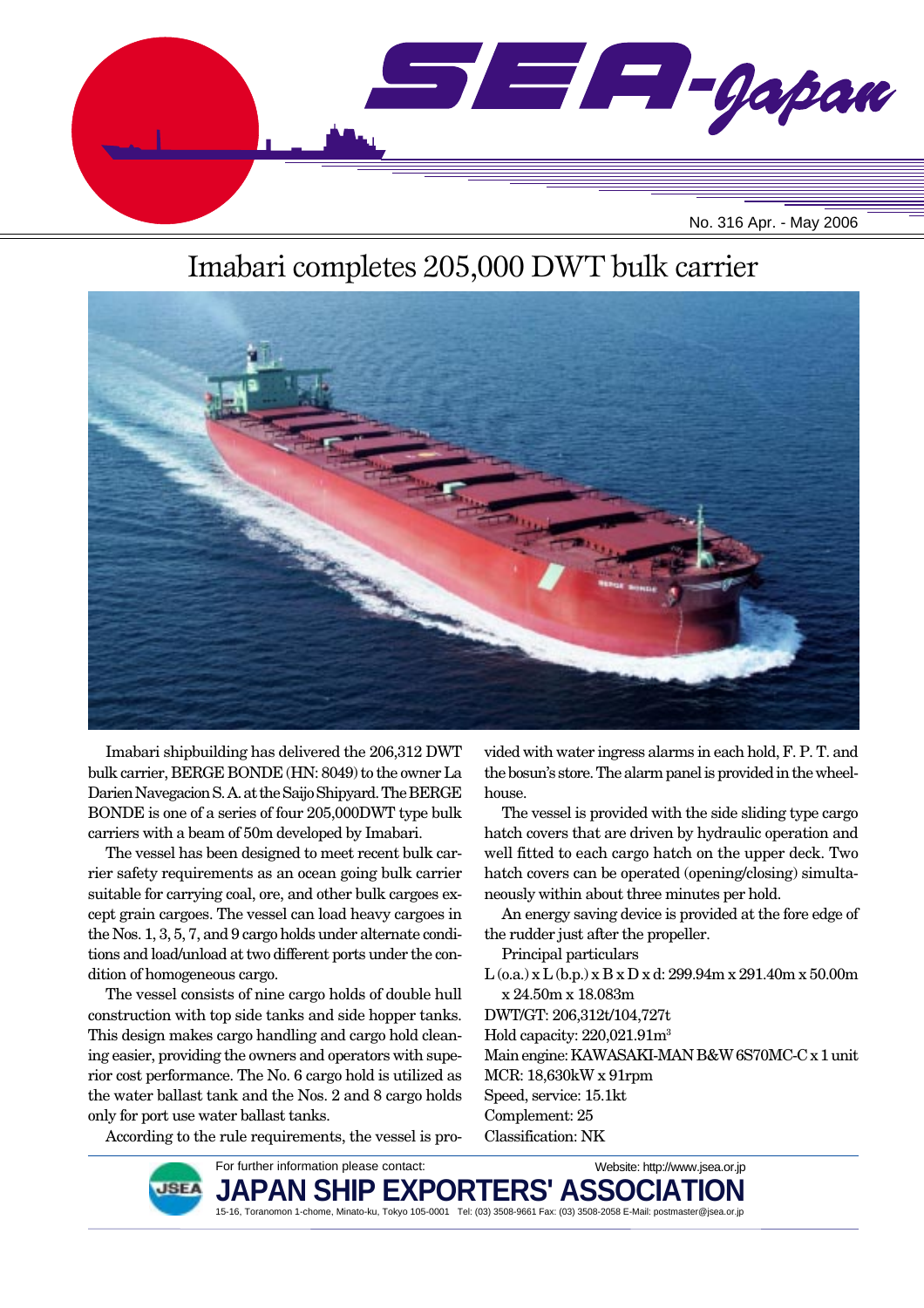## **Kawasaki completes 185,000DWT bulk carrier, CAPE DOVER**

Kawasaki Shipbuilding Corporation has completed the 185,000DWT bulk carrier, CAPE DOVER (HN: 1582) at the Sakaide Shipyard and delivered the vessel to its owner, "K" Line Bulk Shipping (UK) Limited.

The CAPE DOVER, as a large and most advanced bulk carrier, has rationalized cargo-handling equipment and other installations to facilitate handling of such equipment. It is designed for increased ship safety in compliance with the new regulations for bulk carriers.

The new hull form is applied to minimize the propulsion resistance, and the latest fuel conserving diesel engine, efficient propeller, and the Ka-



wasaki Rudder Bulb with Fin are employed. This decreases the fuel consumption.

Measures are taken to minimize  $NO<sub>x</sub>$  emission from the engines, and foam agent is used for the fire extinguishing system instead of the conventional  $CO<sub>2</sub>$  type. Air conditioners and refrigerators use a new refrigerant. Thus the vessel is considered to be adaptable for the environment.

Principal particulars

 $L$  (o.a.) x  $L$  (b.p.) x  $B$  x  $D$  x d: 290.00m x 280.00m x 47.00m x 24.40m x17.95m

DWT/GT: 185,805t/92,993t Cargo hold capacity: 205,722m3 Main engine: Kawasaki-MAN B&W 6S70MC MkVI diesel x 1 unit MCR: 16,860kW x 91rpm Speed, service: abt. 14.7kt Complement: 28 Classification: NK Completion: Jan. 31, 2006

## **MES completes Dunkerquemax bulker, NSS GRANDEUR**

Mitsui Engineering & Shipbuilding Co., Ltd. (MES) has delivered the 177,000DWT bulk carrier, NSS GRANDEUR (HN: 1646) to Grand Shipping S. A. of Panama at the Chiba Works.

The NSS GRANDEUR is the 10th of the MES Dunkerquemax series, which is designed with super-wide hatch openings to facilitate cargo-handling work. The ship has nine holds and nine hatches and the total cargo hold capacity of  $197,014 <sup>m²</sup>$ .

The main engine is the Mitsui-MAN B&W 6S70MC diesel engine that satisfies the IMO environmental standards for exhaust gas. Optimal matching at normal output allows decreasing fuel consumption. Adoption of the electric-control lubrication system for the engine cylinders contributes to cost reduction in ship operation.

The ballast tanks of top and bottom side are separated to facilitate ballasting and deballasting work. The exchange of ballast water is possible during navigation for marine environment protection.

The diesel engines for electric power generation also meet the IMO environmental standards for exhaust gas.

Principal particulars

 $L$  (o.a.) x  $L$  (b.p.) x  $B$  x  $D$  x d: 289.00m x 279.00m x 45.00m x 24.40m x 17.95m

DWT/GT: 176,882t (d=17.95m)/ 88,819t Main engine: Mitsui-MAN B&W 6S70MC diesel x 1 unit MCR: 16,860KW x 91rpm Speed, service: 15.0kt Complement: 30 Classification: NK Completion: Jan. 23, 2006

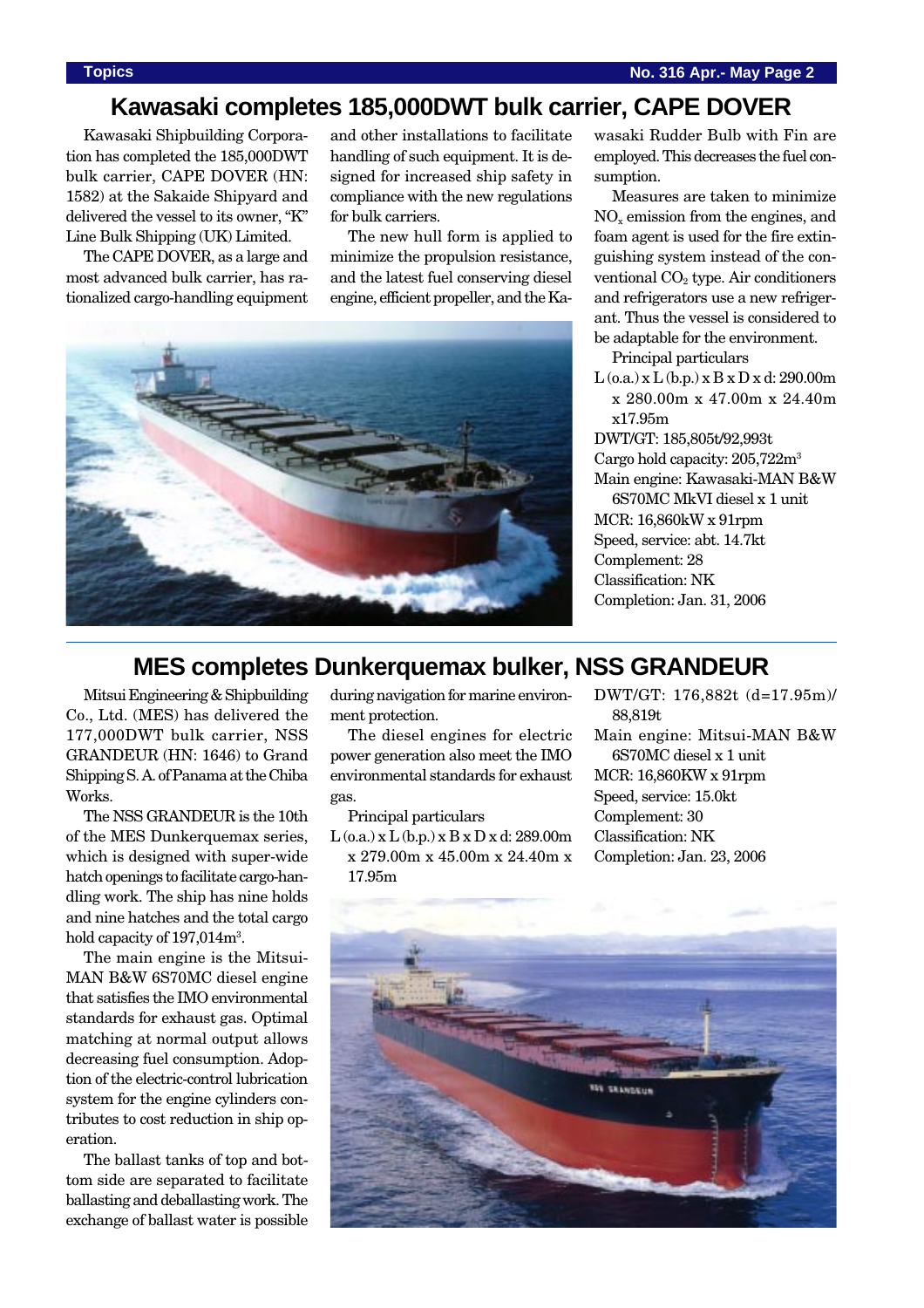## **Universal Shipbuilding completes 200,000DWT bulker, SPLENDIKS**

Universal Shipbuilding Corporation delivered the 200,000DWT type bulk carrier, SPLENDIKS, for Lepta Shipping S. A. at its Tsu Shipyard in January 2006.

The vessel design is called Newcastle-maxim that is the most efficient for a vessel of shallow draft and displaces over 200,000DWT at scantling draft. This is the fourteenth vessel in the series of this ship type built by the company.

The bow above the waterline of the vessel is shaped as the Ax-Bow that can decrease wave resistance at sea. The cargo hold part has nine holds and nine hatch covers highly suitable for loading and unloading of cargoes.

The main engine is a long two stroke, low speed, turbocharged diesel engine that attains very high energy saving together with the effect of the sophisticated hull form and the Surf-Bulb device provided after the propeller.

The SPLENDIKS is the most modern 200,000DWT type bulk carrier built with well-proven design and the latest shipbuilding technologies. The company is very proud that their bulk carriers have been accepted by many bulk shipping companies and traders in all over the world. Therefore, the company expects that the new vessel, SPLENDIKS, will increase business opportunities for all concerned and

bring prosperity to the owner. Principal particulars:  $L$  (o.a)  $x B x D x d$  : about 300.00m  $x$ 50.00m x 24.10m x 17.88m Displacement: 203,233DWT/ 101,933GT Main engine: MAN B&W 6S70MC Mk6 x 1 unit Speed, service: 14.7kt Classification: NK



### **Naikai Zosen completes car carrier, COLORADO HIGHWAY**

Naikai Zosen Corporation has completed construction of the pure car carrier, COLORADO HIGHWAY (HN: 695), for River Spring Corporation at the Setoda Works. The carrier can carry 4,300 units of standard passenger cars.

The car carrier is the roll-on/off type and accommodates passenger cars, trucks, buses, and heavy vehicles. The cargo decks consist of total 11 decks: seven over the boarding deck and three below the boarding deck. Two decks (Nos. 5 and 7) of these are liftable decks to accommodate heavy duty vehicles. The other decks are provided for passenger cars and the like. High roof vehicles can be accommodated on any deck.

Three shore ramps are provided: two at both midship sides and one at the starboard of the stern. Vehicles can enter the boarding deck and go to upper decks or down to lower decks via hold ramps. The bow thruster is installed to facilitate berthing and



unberthing.

The fuel tanks are encompassed by double hull construction to protect the marine environment from pollution. The settling-service tanks are provided for low sulphur fuel. Other measures taken for environmental protection include the employment of R404A refrigerant, which has zero coefficient for ozone depletion, the alpha system for lubricating main engine cylinders, and the air-sealing type stern tube.

Principal particulars

 $L$  (o.a.) x  $L$  (b.p.) x  $B$  x  $D$  x d: 183.00m x 170.00m x 30.20m x 28.80m  $(14.40m) \times 7.70m$ DWT/GT: 12,806t/44,382t Car carrying capacity: 4,300 units Complement: 28 Main engine: MAN B&W 6S60MC-C diesel x 1 unit MCR: 11,620 kW Speed, service: 20.0kt Classification: NK Registration: Panama Completion: Dec. 20, 2005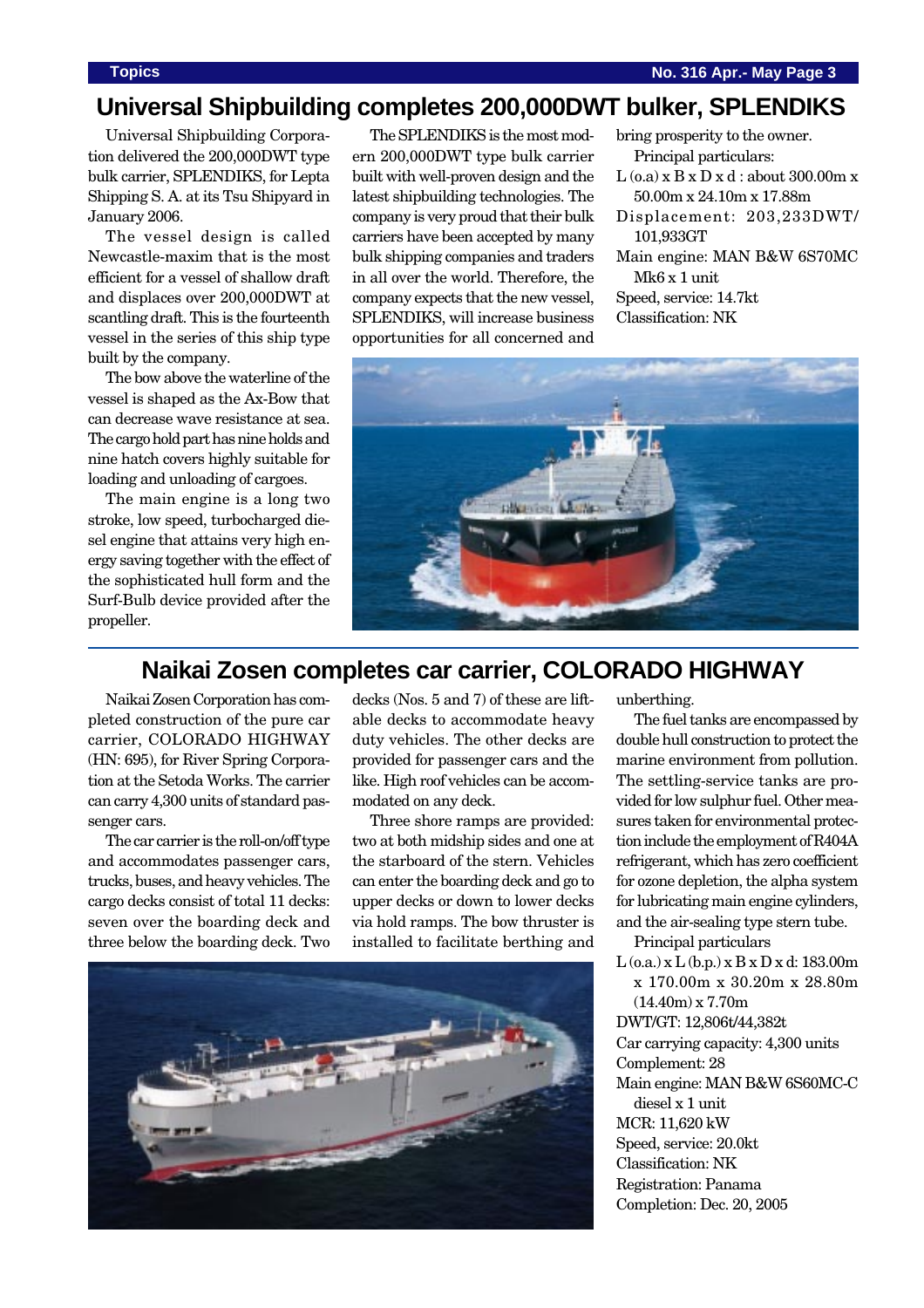### **Topics No. 316 Apr.- May Page 4**

engine room are adopted. - Automated ballasting operation and combined use of high-lift rudder and bow thruster in port contribute to reducing work loads. Bridge arrangement complying with DNV's notation "NAUT-AW"

# **MES completes ARCTIC DISCOVERER for Lloyds TSB Equipment Leasing**



Mitsui Engineering & Shipbuilding Co., Ltd. (MES) has delivered the ARCTIC DISCOVERER (HN: 1564), a 140,000m3 MOSS Type LNG carrier at its Chiba Works to Lloyds TSB Equipment Leasing (No.1) Limited.

Features of ARCTIC DISCOV-

ERER are as follows:

- Ice strengthening of hull structure and winterization of equipment are adopted for transportation in the North Sea.
- Conformity to DNV's highest com-

fort class notation "COMF-V" provides comfortable environment in accommodation space.

- For environmental friendliness, double side hull of fuel oil tanks and a high-performance oil separator of the bilge drainage system in the

# **Toyohashi completes Panamax car carrier, CETUS LEADER**

Toyohashi Shipbuilding Co., Ltd. has completed construction of the CETUS LEADER, a pure car carrier with a carrying capacity of 5,427 units based on the standard passenger car (6,405 units based on RT43L) for Zuijin Shipholding S. A. of Panama.

This is the fifth car carrier in the series of PCCs being built in succession by Toyohashi. The CETUS LEADER is designed to carry passenger cars, trucks, recreational vehicles (RV), and containers. The carrier has 12 car decks and one garage, two car decks of which are liftable.

ticulars

 $L$  (o.a.)  $x B x D x d$ : 199.94m  $x 32.26m$ x 34.80m x 10.30m

DWT/GT: 21,466t/62,195t

- Main engine: Kobe Diesel-Mitsubishi 8UEC 60LSII diesel x 1 unit
- MCR: 15,540kW (21,129PS) x  $104$ min<sup>-1</sup> (rpm) NOR: 13,209kW (17,960PS) x
- $98.5$ min<sup>-1</sup> (rpm) Speed, max. trial: 21.72kt Speed, service: 20.0kt Classification: NK

Complement: 28

The main engine is a lowspeed and longstroke type diesel engine coupled with a high-performance propeller, which saves fuel oil consumption.

Principal par-



### brings safe and efficient operation. - Integrated management system for machinery, cargo handling and electric power is provided. Principal particulars

L (o.a.) x L (b.p) x B x D x d: 289.50m x 277.00m x 48.40m x 26.50m x 11.30m

DWT/GT: 75,485t/118,571t LNG tank capacity: abt. 140,000m3 Main engine: Steam turbine x 1 unit MCR: 27,000kW x 81rpm Speed, trail max.: 21.08kt Complement: 46 Classification: DNV Completion: Feb. 15, 2006

### **To our readers**

- Please notify us of any change in address by letter, telefax, or E-mail together with the old mailing label to ensure you continue to receive SEA-Japan.
- We welcome your comments about SEA-Japan. Please address all correspondence to the Japan Ship Exporters' Association (JSEA), or the Japan Ship Centre in London.
- Address (Tokyo): 15-16, Toranomon 1-chome, Minato-ku, Tokyo 105-0001 / Tel: (03) 3508-9661 Fax: (03) 3508- 2058

E-mail: postmaster@jsea.or.jp

• Address (London): Ground Floor, 9 Marshalsea Road, London SE1 1EP, UK / Tel: +44 (0) 20 7403 1666 / Fax: +44 (0) 20 7403 1777 E-mail: info@jsc.org.uk URL: http://www.jsc.org.uk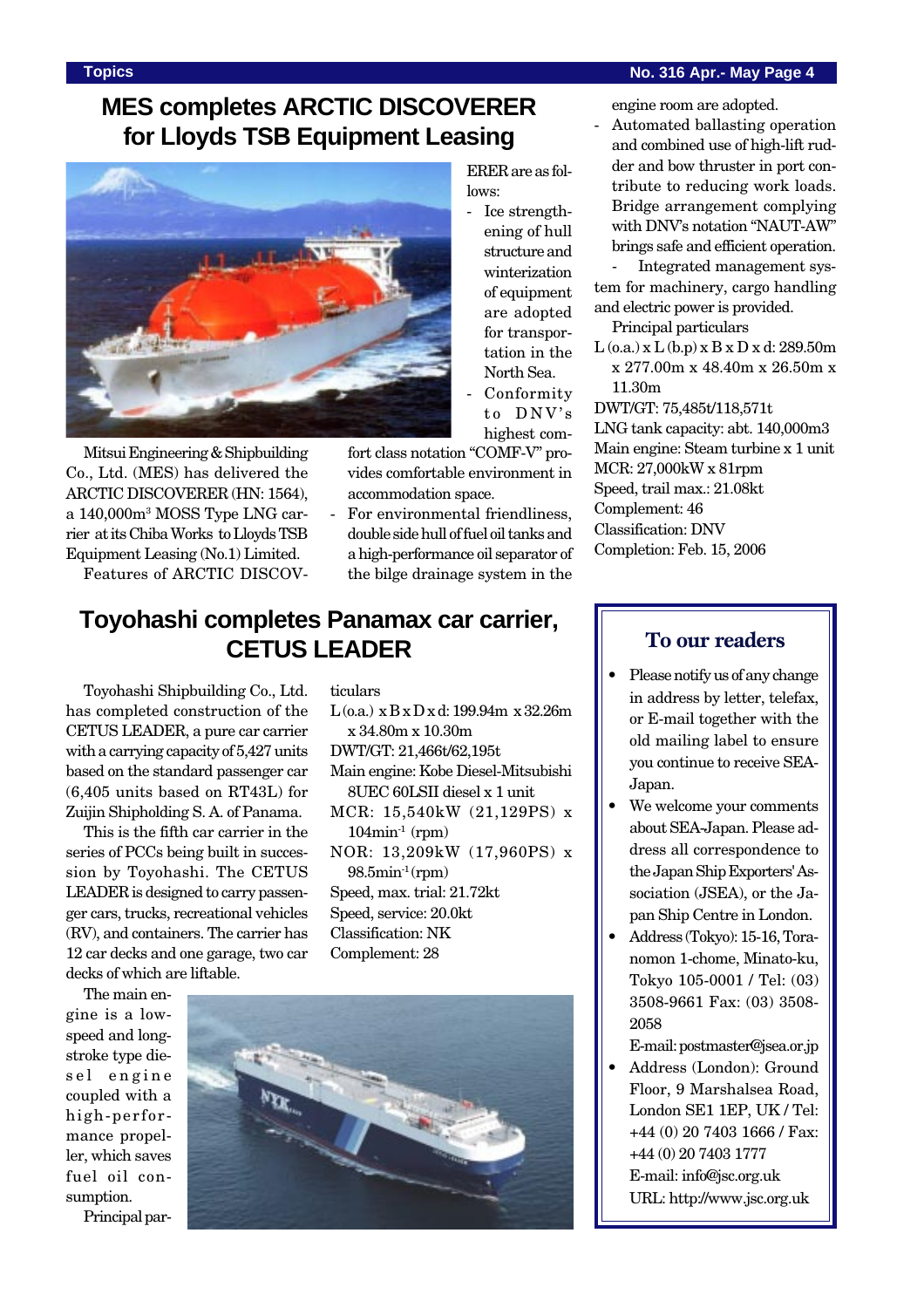### **Tsuneishi obtains ISO 14001 certificate**

Tsuneishi Corporation obtained ISO 14001 for environmental management from The Lloyd's Register Quality Assurance (LRQA) after passing extensive examinations on Dec. 20, 2005, and the attestation ceremony took place at the company on Jan. 30, 2006.

The certificate covers the following factories, and business departments: Tsuneishi Factory, Tadotsu Factory, Management Headquarters, Planning Division, affiliated companies located within the area of Tsuneishi Factory, Head Office of Tsuneishi Iron Works Co., Tadotsu Office, and Craft Factory of Tsuneishi Forestry Construction Co., Ltd.

Upon acquisition of the certificate, Tsuneishi will continue to strongly promote environment preservation activities, i.e., energy and resource saving will firstly be targeted to reduce emission of exhaust gases that cause global warming. Moreover, management of chemical substances will be strengthened, and industrial

The 20th Posidonia 2006 (The International Shipping Exhibition) will take place at the Hellenikon Exhibition Centre in Helleniko for five days from June 5 through 9. This event is organized by the Posidonia Exhibitions SA and sponsored by the Greek Ministry of Mercantile Marine, Union of Greek Shipowners, etc., and organizations related to the maritime in-



*Photo shows Mr. K. Kambara, President of Tsuneishi (left) and Mr. S. Batters, President of LRQA, Japan at the attestation ceremony*

wastes will be minimized. Through such endeavors, the company will contribute to the protection of the marine and atmospheric environments from pollution.

Tsuneishi says that it is now ready to establish an integrated management system for environment preservation and production. The latter is

## **JSEA participates in Posidonia 2006**

dustry.

The Japan Ship Exporters' Association consisting of 12 Japanese shipbuilders will participate in the exhibition with the financial support of



covered by ISO 9001/2000 of the quality management system acquired in 1999. In addition to meeting customers' requirements for quality, the company will conduct its business activities conscious of the global environment, which will be achieved by building environment friendly ships and other products.

The Nippon Foundation and in cooperation with The Shipbuilders' Association of Japan. JSEA and the Nippon Kaiji Kyokai (Class NK) co-exhibitors will use a 292.65m<sup>2</sup> exhibition area where Japanese shipbuilding technology will be presented. Particular ship hull forms and newly developed ship designs will be introduced with the plasma vision system and other displays.

Shipbuilders:

IHI Marine United Inc. Imabari Shipbuilding Co., Ltd. Kawasaki Shipbuilding Corporation Mitsubishi Heavy Industries, Ltd. Mitsui Engineering & Shipbuilding

Co., Ltd. Namura Shipbuilding Co., Ltd. Oshima Shipbuilding Co., Ltd. Sanoyas Hishino Meisho Corporation Sasebo Heavy Industries Co., Ltd. Shin Kurushima Dockyard Co., Ltd. Sumitomo Heavy Industries Marine

& Engineering Co., Ltd. Universal Shipbuilding Corporation